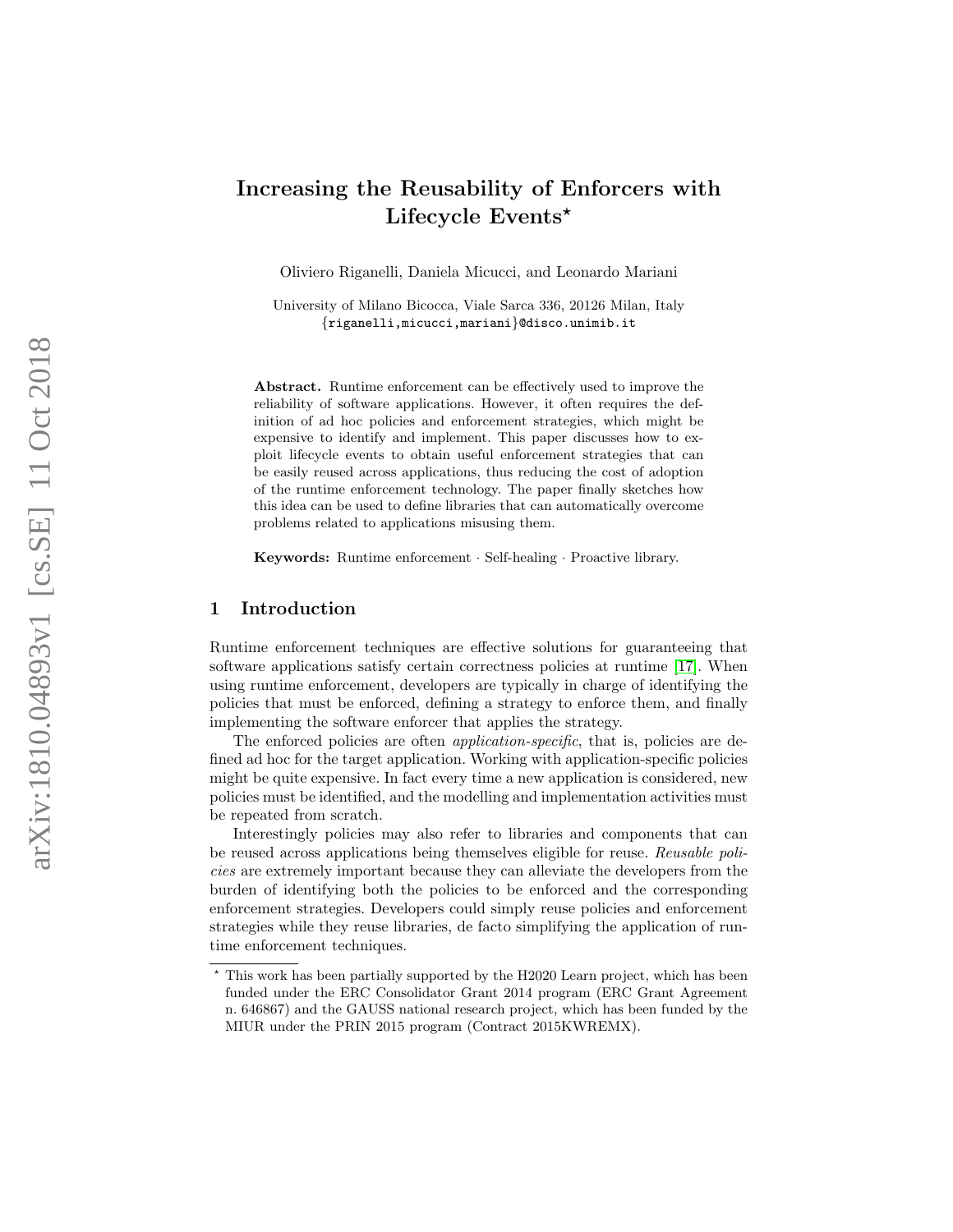#### 2 O. Riganelli et al.

Unfortunately, the definition of reusable policies and enforcement strategies can be challenging. Since the context of use of a library is not known a priori, a reusable policy and the corresponding enforcement strategy could be defined referring to the operations of the library only. For example, a reusable policy of a library for interacting with the file system may require that a file is opened before any content is written in the file. However, several relevant policies may depend not only on the usage of a library, but also on the behavior of the application that interacts with the library. For instance, a policy that forces an app to close a file before its execution is suspended depends on both the library and the app, and cannot be specified referring to the library only.

There is a popular class of software applications that naturally facilitate both the identification of reusable policies and the definition of enforcement strategies. We call them *life-cycle based applications*. They are applications whose units of composition are modules with an explicitly documented life-cycle model. There is a huge number of life-cycle based applications. For example, Android apps are composed of activities with a known life-cycle model and with callbacks that are invoked when there is a change in the state of the app; similarly Spring applications are composed of components with a known life-cycle model and callbacks. The same applies to many other contexts, such as Web applications, multi-threaded applications, and so on.

Life-cycle based applications have the important advantage of responding to the same life-cycle and implementing the same callbacks, regardless of what a specific application does. Thus policies and enforcement strategies can exploit this information to consider some aspects of the behavior of the application, still remaining reusable. We call these reusable policies life-cycle based policies and the corresponding strategies life-cycle based enforcement strategies.

We further elaborate the concept of life-cycle based application and policy in Section [2.](#page-1-0) We show how we exploited these concepts to define *proactive libraries*, a class of libraries augmented with reusable enforcement strategies, in Section [3.](#page-2-0) We provide final remarks in Section [4.](#page-4-0)

# <span id="page-1-0"></span>2 Life-cycle Based Policies

The life-cycle of a software unit specifies the possible states of the unit and the events that can cause the transition between two states. Units with a non-trivial and well-defined lifecycle are typically executed and managed by a framework that explicitly controls their life, invoking callback methods when there is a state transition. For example, Android activities have callback methods that are invoked when an application is started and suspended. Similarly, Web components have callback methods that are invoked when they are created and destroyed.

These callback methods are pervasively present in life-cycle based applications. For instance, every activity in every Android application implements the same callback methods. This is an important aspect that eases the definition of both reusable policies and reusable enforcement strategies that can be generally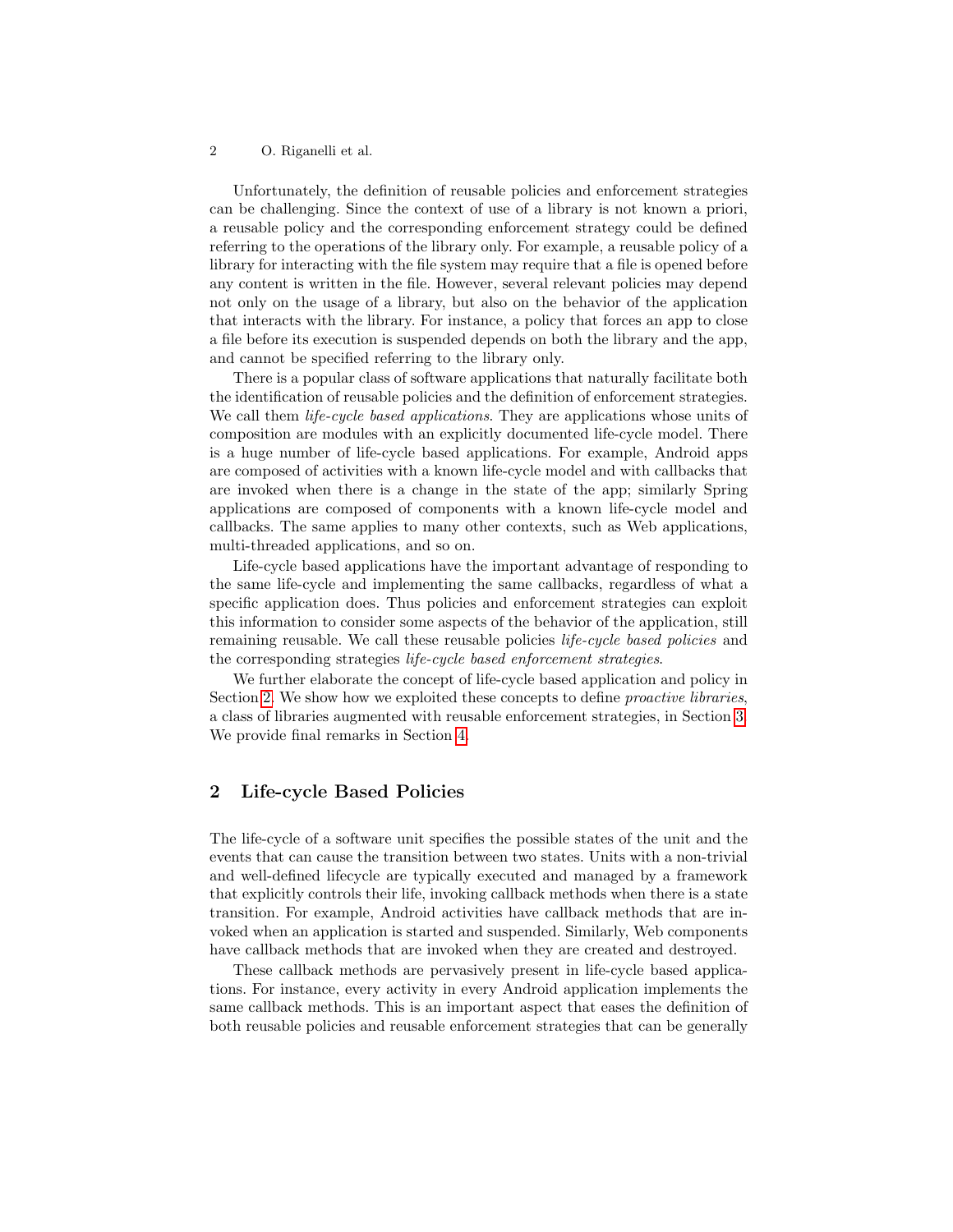valid for every application of a specific domain. For instance, a policy about an Android library can also refer to callback methods without any loss of generality.

Policies with life-cycle events are particularly relevant. Applications may have to implement non-trivial behaviors in reaction to state transitions [\[1,](#page-5-1)[6,](#page-5-2)[2,](#page-5-3)[9,](#page-5-4)[3,](#page-5-5)[7\]](#page-5-6), and this may lead to faulty applications, for instance applications with faulty library interactions [\[14,](#page-5-7)[21\]](#page-5-8).

Although these policies might be non-trivial to address, they are easy to find in the documentation of libraries and systems and can be the basis for the design of reusable policies. We report below three examples of reusable policies that can be defined for completely different life-cycle based systems.

The onPause() method is an Android callback that is automatically executed when a user stops interacting with an activity and is relevant to several correctness policies. For instance, an activity that is paused after acquiring the Camera must release it otherwise the camera might be unusable from other activities<sup>[1](#page-2-1)</sup>.

In the OSGi Java framework [\[4\]](#page-5-9), application bundles can be started, stopped, installed, and uninstalled remotely without rebooting. The execution of these operations must obey to specific policies. For example, stopping a bundle requires unregistering every previously registered service [\[3\]](#page-5-5).

React is a JavaScript library widely used to build encapsulated components that can be composed to create complex Web UIs [\[5\]](#page-5-10). Each component has several life-cycle callback methods that can be overridden to execute custom code at particular times in the component's life-cycle. For example, the method componentWillUnmount() is invoked immediately before a component is unmounted and destroyed. The library documentation requires applications to implement specific operations when this callback is executed, such as invalidating timers, deleting network requests, or cleaning up subscriptions [\[6\]](#page-5-2).

Note that all these examples are cases of policies that can be arbitrarily reused across applications since they exploit information about life-cycle events and library APIs. These policies would be impossible to define without exploiting the information about life-cycle events.

In the next section, we show how we exploited this concept to define proactive libraries, that is, libraries equipped with life-cycle based enforcement strategies We present proactive libraries in the Android domain because it is the most popular among the application domains described above, and because it has been already used as application domain in related work [\[20,](#page-5-11)[11,](#page-5-12)[18\]](#page-5-13).

# <span id="page-2-0"></span>3 Proactive Libraries

Let us refer to the  $Plumeria^2$  $Plumeria^2$  app, a simple Android app, to illustrate the concept of proactive library [\[19\]](#page-5-14). Plumeria has a fault, that is, one of its activities does not release the camera when it is suspended, as a consequence the camera becomes inaccessible to the other apps of the device. This is a classic resource leak problem that could be avoided by enforcing the policy presented in Section

<span id="page-2-1"></span> $^{\rm 1}$  <https://developer.android.com/guide/topics/media/camera#release-camera>

<span id="page-2-2"></span> $^2$  <https://github.com/DonLiangGit/Plumeria>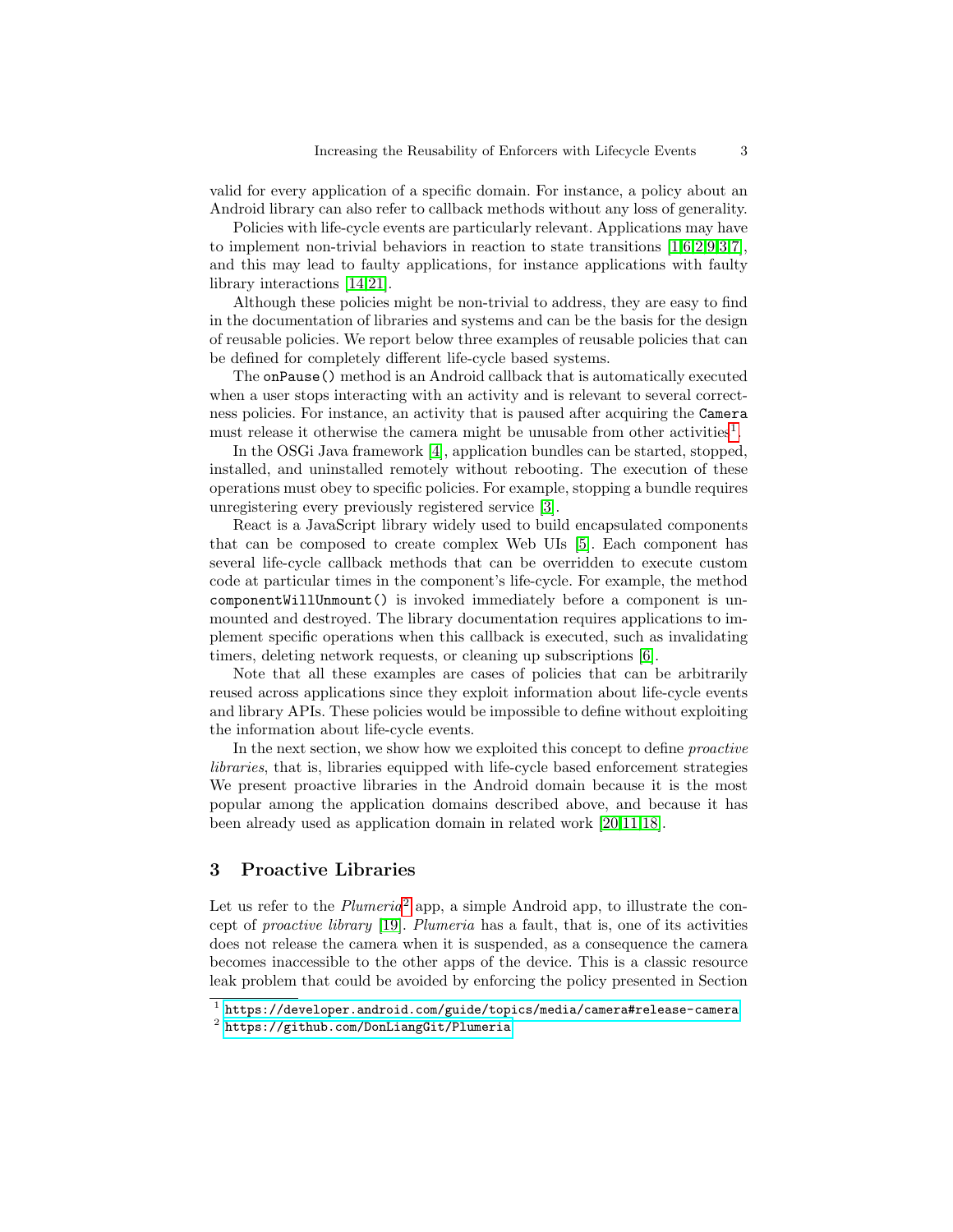4 O. Riganelli et al.

2. In particular, if the camera API is released as a proactive library, this problem would never show up because it would be automatically detected and fixed by the enforcement mechanism embedded in the proactive library.

Proactive libraries are standard libraries augmented with the built-in capability of enforcing reusable policies at runtime.

<span id="page-3-0"></span>Figure [1](#page-3-0) shows the generation process of proactive libraries. The process



Fig. 1: The generation process of proactive libraries.

distinguishes the development and the runtime phases.

At development time, developers start from the identification of reusable correctness policies, that is, natural language statements that specify how the application should use a library according to the status of both the application, detected through the execution of its life-cycle callback methods, and the library, detected through the execution of its API methods. The reusable correctness policy that ensures the correct usage of the camera is: "An activity that is paused while having the control of the camera must first release the camera."

Correctness policies are used to derive enforcement models that define how to react to correctness policies violations. We use edit automata [\[16\]](#page-5-15) to define the enforcement models because they naturally support the definition of enforcement rules by means of events to be intercepted, inserted and suppressed, and they could be also verified [\[20\]](#page-5-11). The definition of an enforcement model does not require any knowledge about the app that uses the API, but it uniquely requires the knowledge of the API and of the Android callback methods, which are the same for any app.

Figure [2](#page-4-1) shows a slightly simplified enforcement model that forces the release of the Camera when the activity is paused without releasing the Camera. The prefix r is used to distinguish the calls to the API methods from callbacks. To keep the example real but small, the enforcement model does not include the part that reassigns the Camera to the activity once its execution is resumed.

To actually enforce the policy in the target environment, the enforcement models are turned into proactive software modules that intercept the execution of life-cycle callback methods and API methods, and produce additional invocations when needed, according to the enforcement model.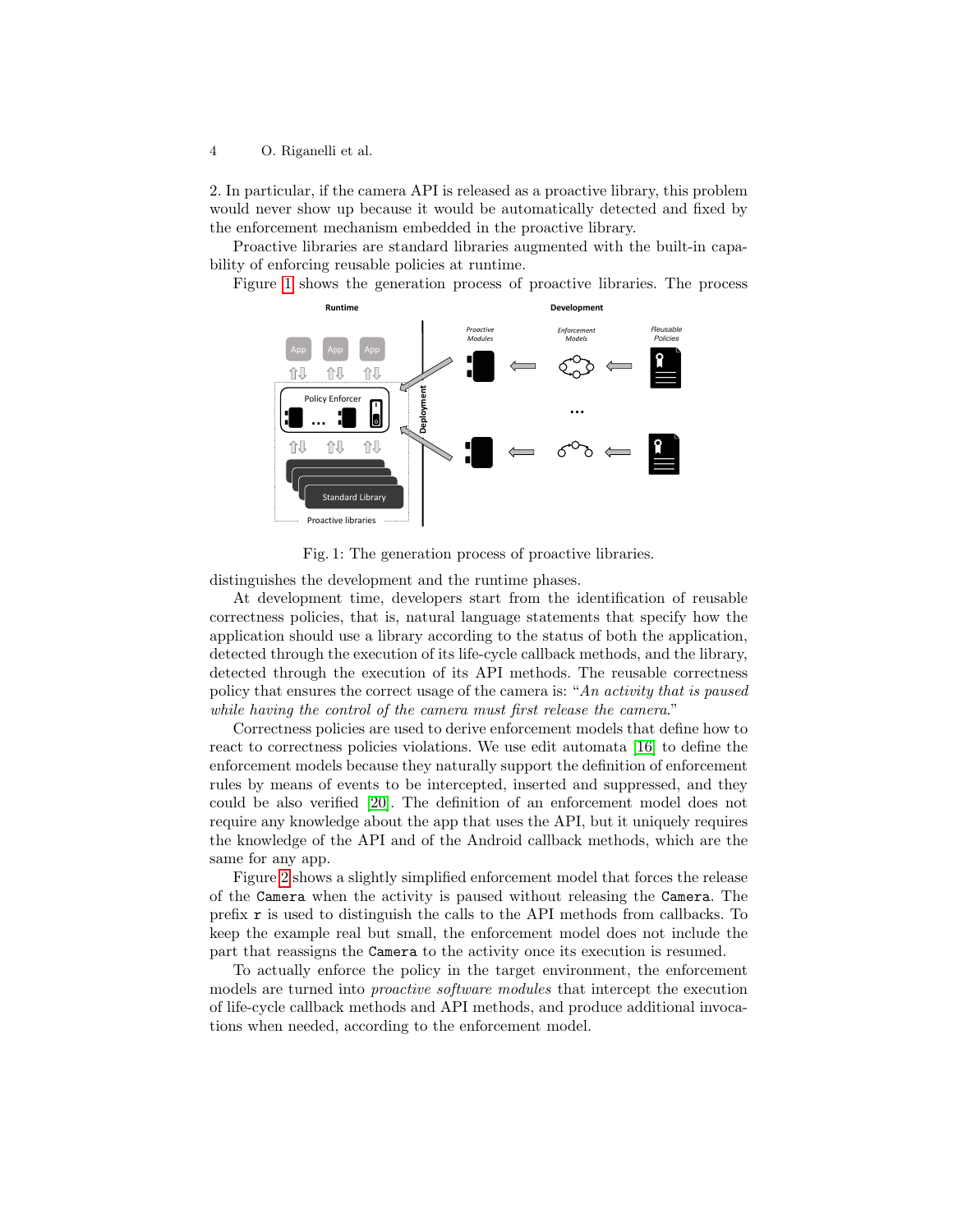<span id="page-4-1"></span>

Fig. 2: Simplified enforcement model for the Camera.

Since proactive modules are activated by the invocation of specific methods, their execution in the user environment is controlled by a policy enforcer that intercepts the events and dispatches them to the deployed proactive modules. The policy enforcer also controls the activation and deactivation of the proactive modules, which can be turned off and on by the user.

The language and frameworks to implement the proactive modules and the policy enforcer depend on the target environment. In the case of Android, we use the Java Xposed framework [\[8\]](#page-5-16), which allows to cost-efficiently intercept method invocations and change the behavior of an Android app using run-time hooking and code injection mechanisms.

In our experience, we successfully used proactive libraries to automatically overcome several problems present in Android apps [\[19\]](#page-5-14).

# <span id="page-4-0"></span>4 Conclusions

Research on runtime enforcement has already delivered both theoretical [\[16,](#page-5-15)[10](#page-5-17)[,12,](#page-5-18)[17\]](#page-5-0) and practical results [\[15,](#page-5-19)[11,](#page-5-12)[13,](#page-5-20)[19\]](#page-5-14). However, identifying policies, specifying enforcement strategies, and implementing the corresponding enforcers is still a difficult and time consuming task. Reusable policies, as discussed in this paper, can relieve developers from this tedious and error-prone task, facilitating reuse and easing the practical adoption of the runtime enforcement technology.

We plan to extend our work on runtime enforcement in three directions. Automatic code generation of runtime enforcement mechanisms: since manually implementing runtime enforcement mechanisms is particularly difficult and expensive, we plan to define a model-driven software development process and the corresponding tool chain to automatically derive enforcer code from the models. Automatic testing of software enforcers: To achieve highly reliable and safe enforcing mechanisms, we need techniques specifically defined to validate the behavior of software enforcers, which have the distinguishing characteristic of being designed to dynamically change the behavior of other software applications, causing hard to predict side effects. Public repository of software enforcers: Since life-cycle based enforcement strategies are application-independent, publishing well developed software enforcers in a public repository is important to facilitate the distribution of plug-and-play enforcement strategies that can be easily exploited by developers.